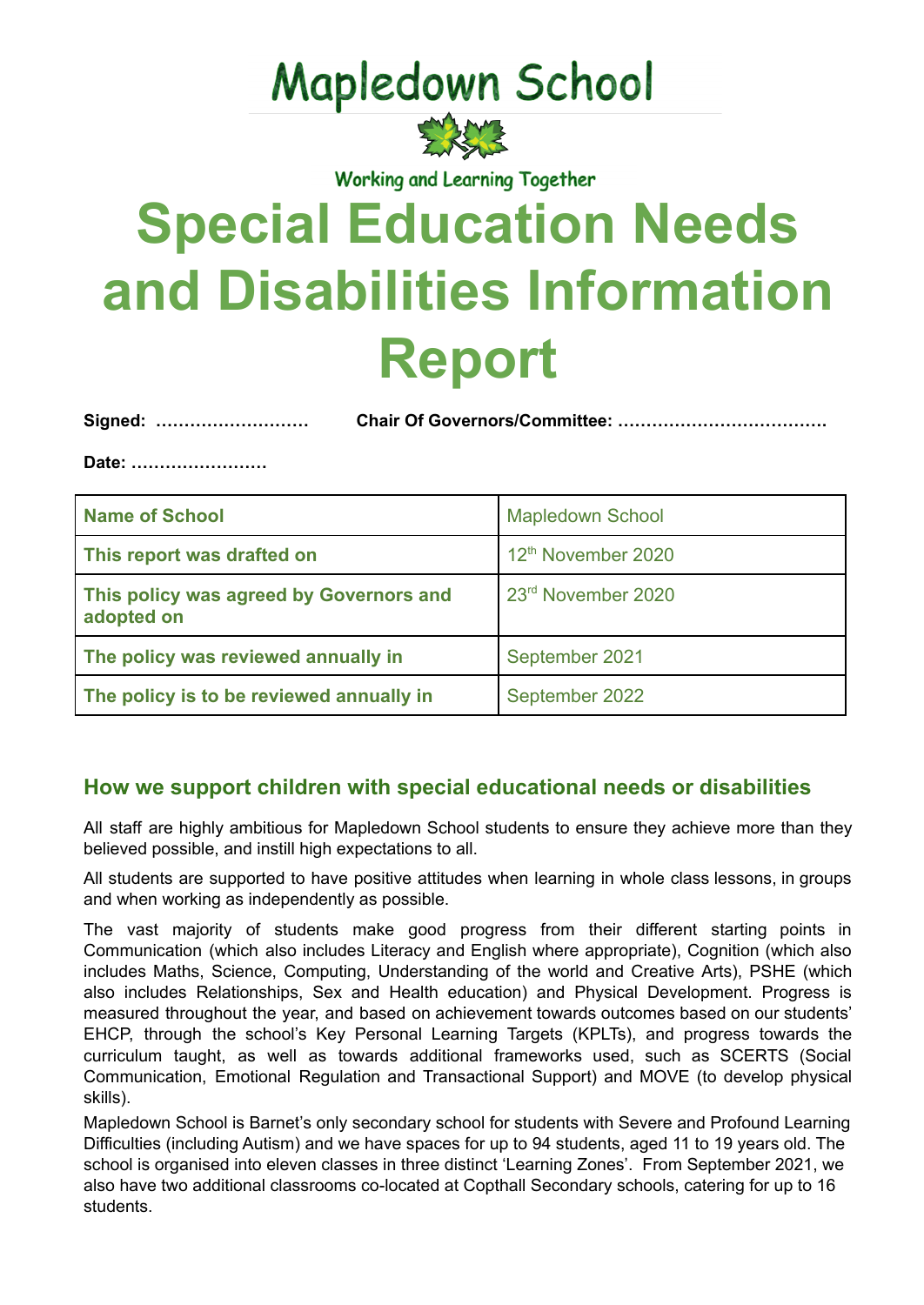All students have an Educational Health Care Plan or are admitted on an assessment basis. We have developed strong partnerships with families and carers and will always place the needs of students at the heart of all we do.

Admissions to school are within the admission policy on our website.

**Our Ofsted rating** for Mapledown School is 'Good'. The most recent inspection was a section 8 one-day inspection in July 2018.

**Our vision**: Working and Learning Together.

As our students have complex learning disabilities, our vision specifically challenges us, parents and our local community to ensure everyone sees the potential in our school population and make progress, demonstrating that preconceived expectations can and must be challenged.

#### **To achieve our vision we aim to:**

Create a happy and secure learning environment where all students' needs are met and where achievements and successes are recognised and praised.

Ensure that all the National Curriculum/statutory curriculum guidance is delivered to all students.

Ensure that Computing and Technology are an essential vehicle to access and enhance the curriculum and communication for students.

Ensure that safeguarding is paramount in keeping all members of the school community safe.

Provide all staff with training and development opportunities to enable effective practice.

Promote the students' spiritual, physical and emotional well-being so that they are secure, confident and well motivated.

Help students acquire the knowledge, skills and confidence which enable them to lead as full, interesting and independent lives as possible.

Develop students' personal responsibility and encourage decision making and choice, communicating through whatever means appropriate.

Provide a wide range of age-appropriate learning experiences, which are both exciting and challenging.

Offer opportunities of working cooperatively alongside others, developing friendships and respect for others.

Provide students with experiences of their own and others' religious and cultural backgrounds and values.

Foster relationships with parents and other professionals

#### **How does your school ensure that children who need extra help are identified early?**

All our students have SEND or a disability. Therefore they perform below national age related expectations. Many of our students also have medical needs.

At Mapledown School, our students' identified needs will be complex and significant in the area of cognition and learning (severe learning difficulties or profound and multiple learning difficulties) as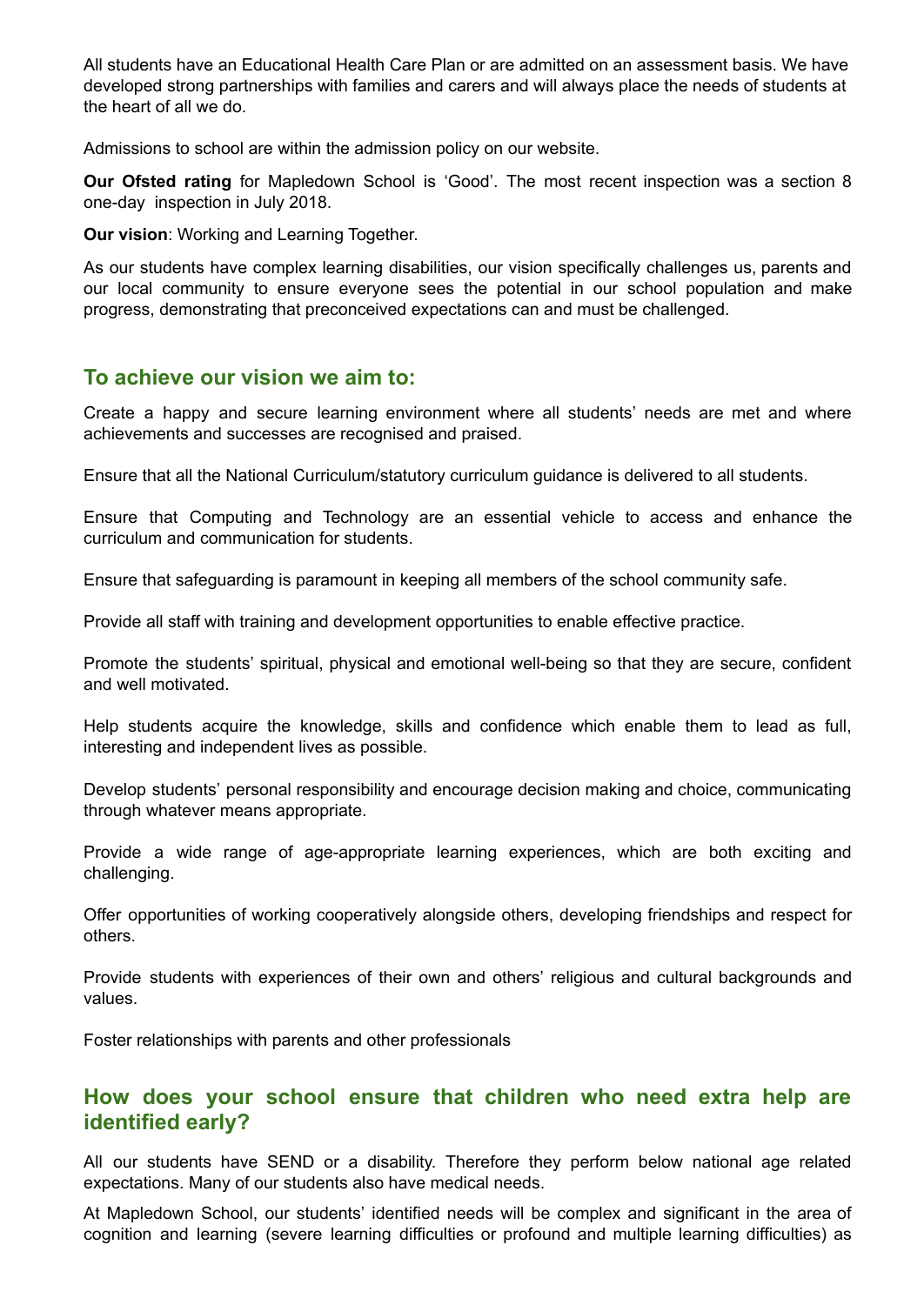described in the SEND Code of Practice. Our students will also have associated needs in the areas of Communication and Interaction, Physical and / or sensory difficulties, and emotional, social or mental health needs.

All our staff are highly skilled and we have a multi-disciplinary team based at Mapledown: Speech and Language Therapists (including a Dysphagia specialist), a Physiotherapist, an Occupational Therapist, a Music therapist, a full time school nurse and a full time nursing assistant.

Before students join the school, a detailed programme of information exchange and visits to our feeder primary schools takes place to ensure a smooth transition from primary to secondary school. When students first join the school, staff conduct a baseline assessment, therapists work with teachers and parents to identify therapy requirements, and all students benefit from a SaLT (Speech and Language) programme, an Occupational Therapy Programme, and a Physiotherapy Programme, if they require it, as detailed in their Education, Health and Care Plan. Students presenting with further needs, such as social and emotional needs, will be also referred to our Music therapist if appropriate. A transition review also takes place within the first half term, during which the students' EHCP and outcomes are confirmed with the families and professionals.

All students have an Education Health and Care Plan (EHCP). Further information on the admission and assessment procedures can be found on our website.

#### **In addition, children needing extra support are identified in a variety of ways:**

Concerns raised by parents;

Concerns raised by teachers, for example behaviour or self-esteem is affecting progress;

Liaison with external agencies, e.g. Educational Psychology Service;

Health diagnosis through a paediatrician;

Liaison with previous school or setting.

#### **Common barriers to learning in our school**

Complex communication difficulties with cognitive impairments

Complex social, emotional and mental health impairment resulting in complex and severe emotional regulation difficulties

Complex physical disabilities alongside cognitive impairments

Multisensory impairments and cognitive impairments

#### **What is the provision for students/students at Mapledown School and how is it evaluated?**

As discussed above, all students attending Mapledown School will have an ECHP. There may be an agreement with the local authority that a child or young person is placed in our school pending the outcome of an assessment for an EHCP.

#### **Our provision is based on a strong vision that:**

Our school is a place where everyone is treated with dignity, respect and is of equal worth.

Our vision is to develop a highly effective learning environment.

We believe that all staff have a responsibility to meet the needs of all students at Mapledown.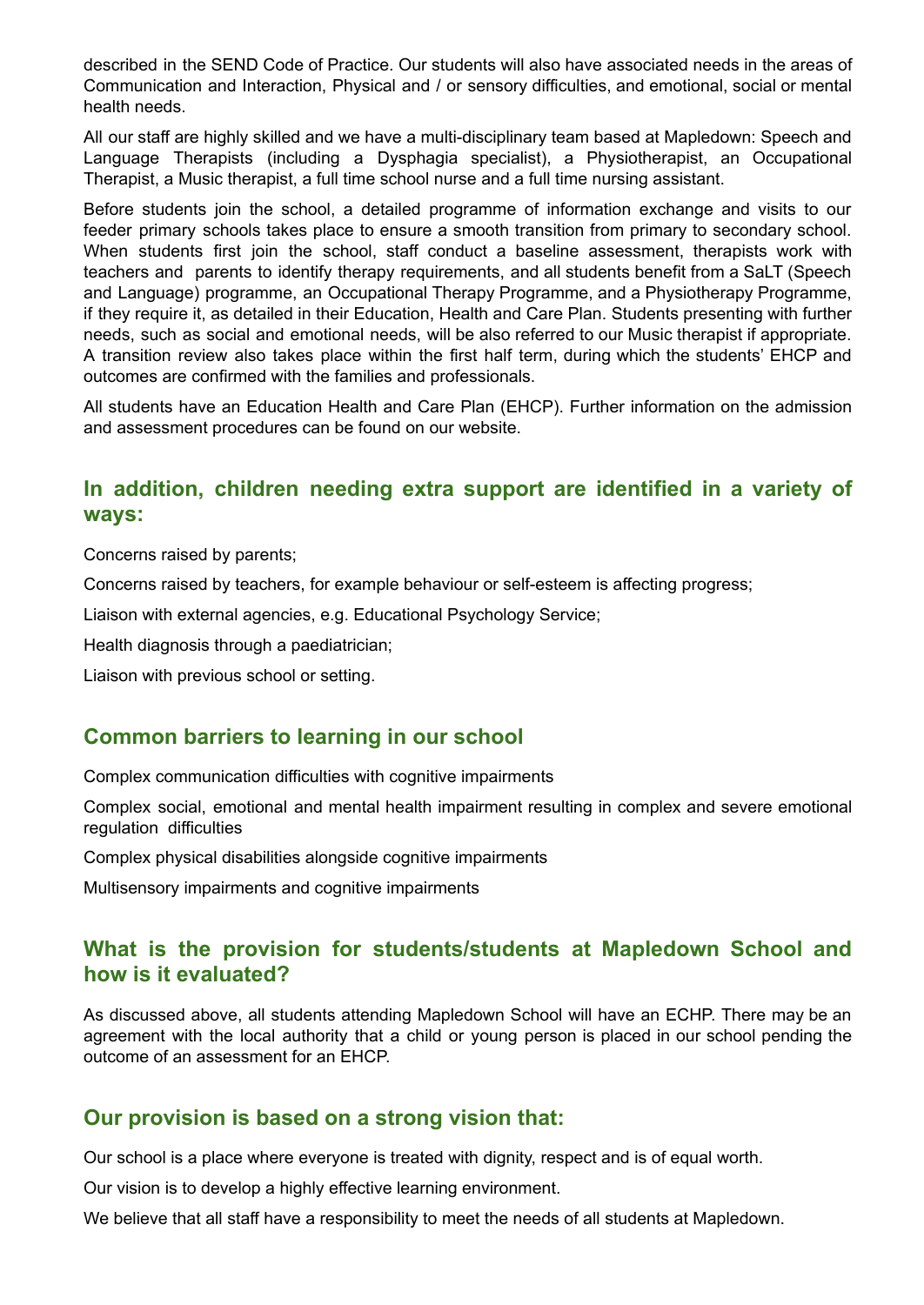Our key purpose is the delivery and constant improvement of quality learning experiences appropriate to the needs of all our students.

#### **Who will explain my child's needs and progress to me?**

The class teacher meets with parents formally at least on a termly basis (this could be as part of Parents' evening or an EHCP review) to discuss their child's needs, support and progress. When the meetings cannot take place at school (for instance during the COVID-19 pandemic), arrangements are made for the meetings to take place virtually, via phone or teleconference.

The school also hosts a number of events throughout the year to enable parents to see how their child is in class, e.g. coffee mornings, etc.

For further information the Learning Zone Leads and Senior Leaders are always available to discuss support in more detail.

Your child's teacher will communicate daily in the home school book, via email or Google Classrooms to report on your child's daily progress.

#### **How will school support my child?**

Our Senior Leaders (Headteacher and Deputy Heads) oversee all support and progress of all students across the school.

Classteachers will oversee, plan and work with each child regardless of any additional special educational needs or disabilities in their class to ensure that progress in every area is made.

All children benefit from Individual Education Plans (IEPs/KPLTs – linked with EHCP outcomes, and recorded and monitored termly via our KPLTs process – key personal learning targets) with specific time limited targets so that it is easy to track progress.

Learning support Assistants will be working with your child either individually or as part of a group.

We have a school development plan and evaluate this throughout the year. There are link governors for all aspects of the plan and this supports the evaluation of our progress towards any aims.

#### **How are the Governors involved and what are their responsibilities?**

The Assessment Lead reports to the Governors every term to inform them about the progress of all children: the report clearly identifies trends within zones/key stages, subjects and category of need (PMLD, SLD, ASC). This report does not refer to individual children and confidentiality is maintained at all times.

The Governors agree priorities for spending within the special educational needs budget with the overall aim that all children receive the support they need in order to make at least good progress.

#### **How do teachers match the curriculum to an individual child's needs?**

The curriculum has recently been re-developed, and is being rolled out. It meets the needs of our students effectively, and enables a more bespoke approach, further focussed on the skills all our students will need when they leave Mapledown.

Class work is pitched at an appropriate level so that all children are able to access it according to their specific needs, and all the work is individualised and differentiated.

The benefit of this type of differentiation is that all children can access a lesson and learn at their level.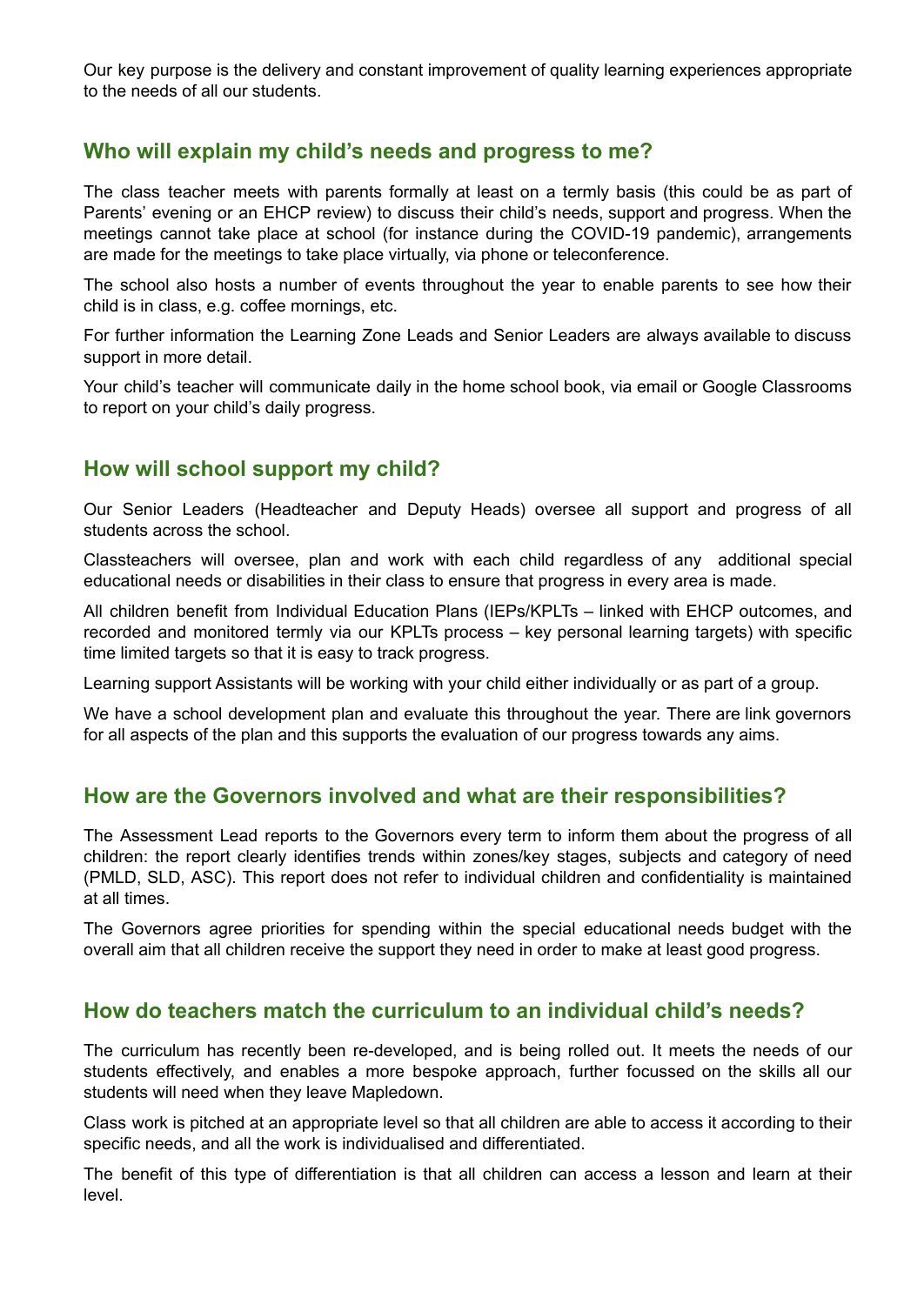Staffing levels are enhanced so that students/students are taught in classes of up to 8 or 9 students with a teacher and at least 3 learning support assistants, and, if appropriate, additional learning support assistants to meet the needs of the class group.

#### **How are the school's resources allocated and matched to children's special educational needs?**

We ensure that all our students are provided to the best of the school's ability with the funds available.

The budget is allocated on a needs basis. The children who have the most complex needs are given the most support.

#### **How is the decision made about what type and how much support my child will receive?**

Staff (Learning Zone Leads, teachers, SLT) meet termly to discuss the children's needs and what support would be appropriate.

Different children will require different levels of support in order to help them make progress and achieve their potential.

#### **How does the school judge whether the support has had an impact?**

By reviewing students' targets on Individual Education Plans via our KPLT process and ensuring they are being met (our data is compared with other special schools with students with similar needs locally through SSMAG – special school moderation and assessment group). Education, Health and Care Plans are also reviewed annually to ensure the provision we offer remains appropriate.

By ensuring that each student is making progress academically against our curriculum framework, and additional frameworks such as SCERTS and MOVE.

Verbal feedback from the teacher, parent and pupil.

#### **What opportunities will there be for me to discuss my child's progress?**

We believe that your child's education should be a partnership between parents and teachers, therefore we aim to communicate with you regularly. Teachers communicate daily in the Home/School books or via emails, and may phone to discuss anything further.

You will be able to discuss your child's progress at parents consultations events and EHCP reviews.

You are welcome to make an appointment at any time to meet with either the class teacher or Senior Leaders and discuss how your child is getting on.

#### **How will you help me to support my child's learning?**

We run regular coffee mornings and training, led by teachers, senior leaders or therapists on a variety of topics: Makaton, communication, behaviour, sensory processing, etc

As your child will have complex special educational needs or a disability when they attend Mapledown school, they will have an Education, Health Care Plan (EHCP), which means that a formal meeting will take place annually to review your child's progress.

All children with an Education, Health Care Plan (EHCP) will have an Individual Education Plan (IEP / KPLT) which will have individual targets.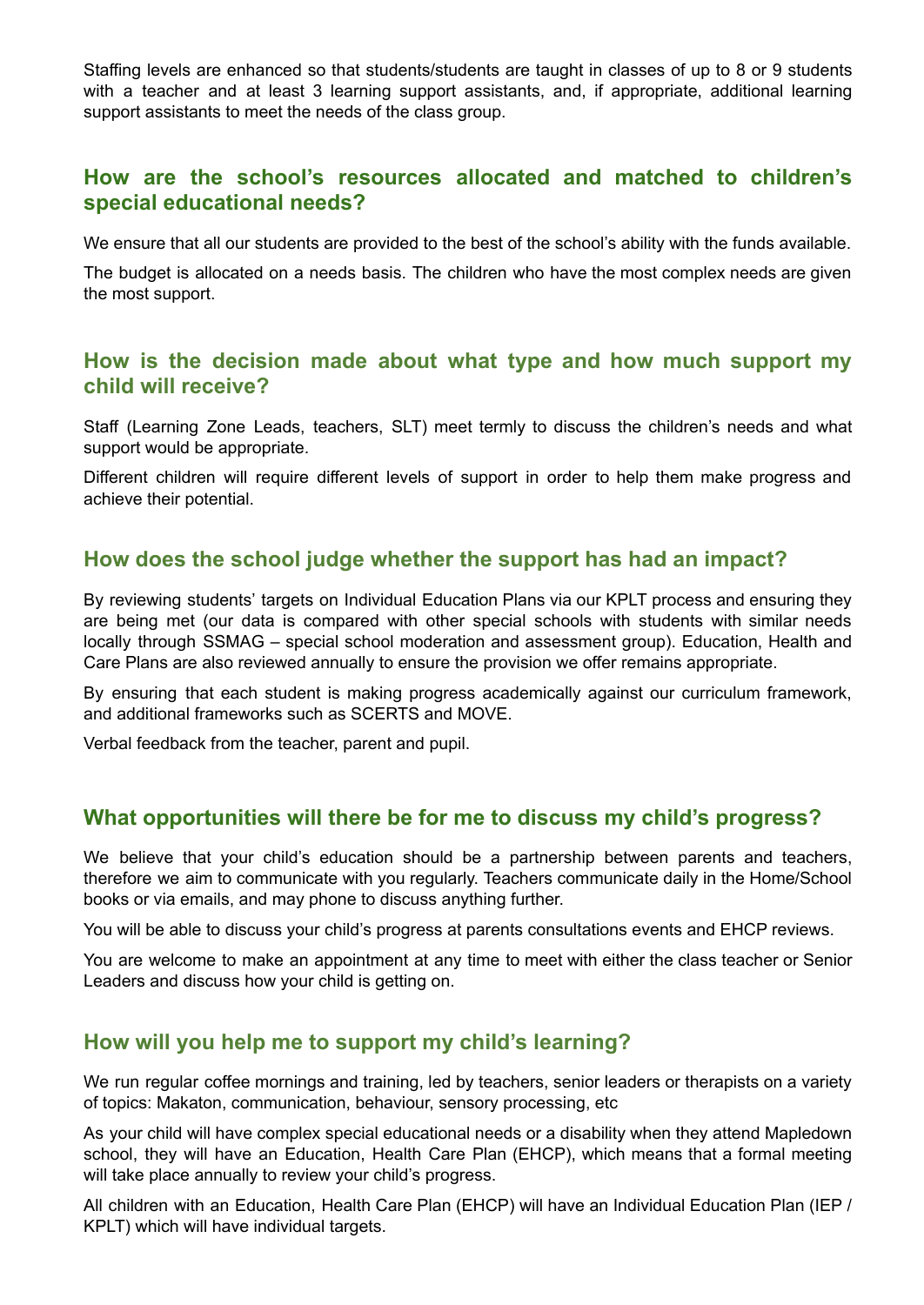#### **How do you measure my child's progress?**

As a school we measure children's progress in learning against the outcomes set within their EHCP and against curriculum targets. In addition, we use assessment tools that can capture all areas of learning, such as engagement, physical development, independence, etc, through MOVE, SCERTS, Asdan, Equals. The class teacher continually assesses each child and notes areas where they are improving and where further support is needed.

We track children's progress from their admission through to Year 14, using a variety of different methods.

Children who are not making expected progress are identified through the Leaders' termly Analysis. Where needed a discussion will take place about those students experiencing difficulties and what further support can be given to aid their progress.

When a child's IEP (through their KPLT) is reviewed, comments are made against each target to show what progress has been made. If the child has not met the target, the reasons for this will be discussed, then the target may be adapted into smaller steps or a different approach may be tried to ensure the child does make progress. The KPLTs are set at EHCP reviews, which link to the students' over-arching aspirations, and which are recorded and monitored within our KPLT documents as detailed above. The goals are set in partnership with parents and therapists and progress against these goals is analysed termly.

#### **What is the pastoral, medical and social support available in the school to ensure my child's overall well-being?**

We have a caring, understanding ethos and are an inclusive school; we welcome and celebrate diversity, and believe that high self-esteem is crucial to young people's well-being.

The classteacher has overall responsibility for the pastoral, medical and social care of every child in their class, therefore they should be your first point of contact. If further support is required, the class teacher liaises with other professionals for further advice and support. This may involve working alongside outside agencies such as Health and Social Care Services.

Our school nurse is also available, as are our therapists, and parents can make appointments to see them as they require.

#### **How does the school manage the administration of medicines and personal care?**

We have a policy regarding the administration and management of medicines at school.

All students requiring medication onsite will have a Healthcare Plan written by the school nurse and agreed by parents.

Staff have regular training regarding conditions and medication affecting individual children so that all staff can manage medical situations if the need arises. A number of our students have epilepsy, all staff are trained in administering specific epilepsy rescue medication. They are also trained in Enteral Feeding.

Most of our students require personal hygiene care: this is managed by staff.

#### **What support is there for behaviour, avoiding exclusion and increasing attendance?**

We have a positive approach to behaviour management, which refers to our "Students' Manifesto" with a clear Behaviour policy that is followed by all staff and modelled to all students. The attendance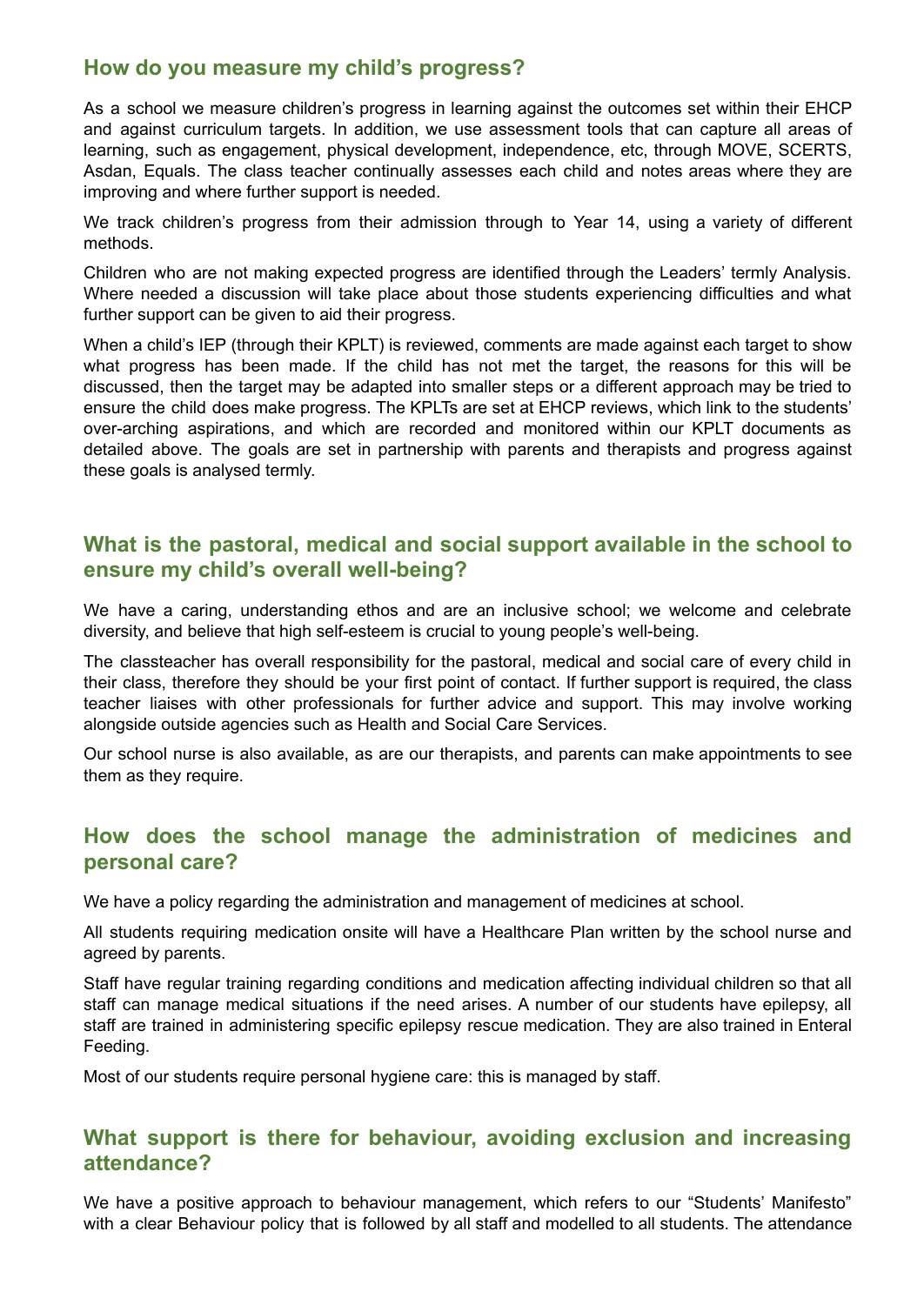of every child is monitored on a daily basis by the attendance officer (DHT). Lateness and absences are recorded and reported to the Head Teacher and Governing Body.

#### **What specialist services and expertise are available at or accessed by the school?**

We work very closely with external agencies that we feel are relevant to individual children's needs within our school.

These include: GPs, School Pediatrician, Dietician (clinics are held throughout the year at school), School Nurse, Clinical Psychologist, Wheelchair services, Orthotics, Speech & Language Therapist, Occupational Therapist, Educational Psychologist, the Child and Adolescent Mental Health Service (CAMHS) and Social Services (0-25 Disability Service).

#### **What training have the staff supporting children with special educational needs, had or are currently having?**

Mapledown School is highly committed to the ongoing training of staff.

All staff have clear job descriptions which detail the required qualifications for each post in school.

All staff have a core training programme related to their work. Training is specifically related to the needs of the children in our school and also as required by statutory guidance.

Other staff continue to gain a range of certificates to mark their commitment to courses such as PODD, First Aid, Manual Handling and Makaton.

We continue to commit to having qualified trainers in school for courses such as Makaton and Moving and Handling.

#### **In addition:**

Members of staff have ongoing training in delivering Speech & Language programmes from Speech & Language Therapists, Physio programmes from Physiotherapists, and programmes from the Occupational Therapist

A number of staff are 'Team Teach' trained to safely support children demonstrating unsafe behaviour (these incidents are always recorded).

All staff (teachers and our teaching assistants) have had training in communication strategies and aids such as Makaton, PECS or PODD.

#### **How does the school include my child in activities and school trips?**

At Mapledown we are committed to ensuring that anything which is planned can include all students, regardless of their individual needs (including access needs).

Activities outside of the classroom are part of Mapledown's curriculum.

Specialist facilities onsite include a hydrotherapy pool, a soft play cabin, an immersive and sensory studio, an extensive outdoor area with accessible play equipment and sunken trampolines, a 175 metres bike/trike circuit and a fenced flat accessible surface for students using walking frames or wheelchairs.

All students join in school-wide activities including expressive arts, celebrations and events and physical activities. Some represent the school in competitions (sports and dance) with local and national agencies.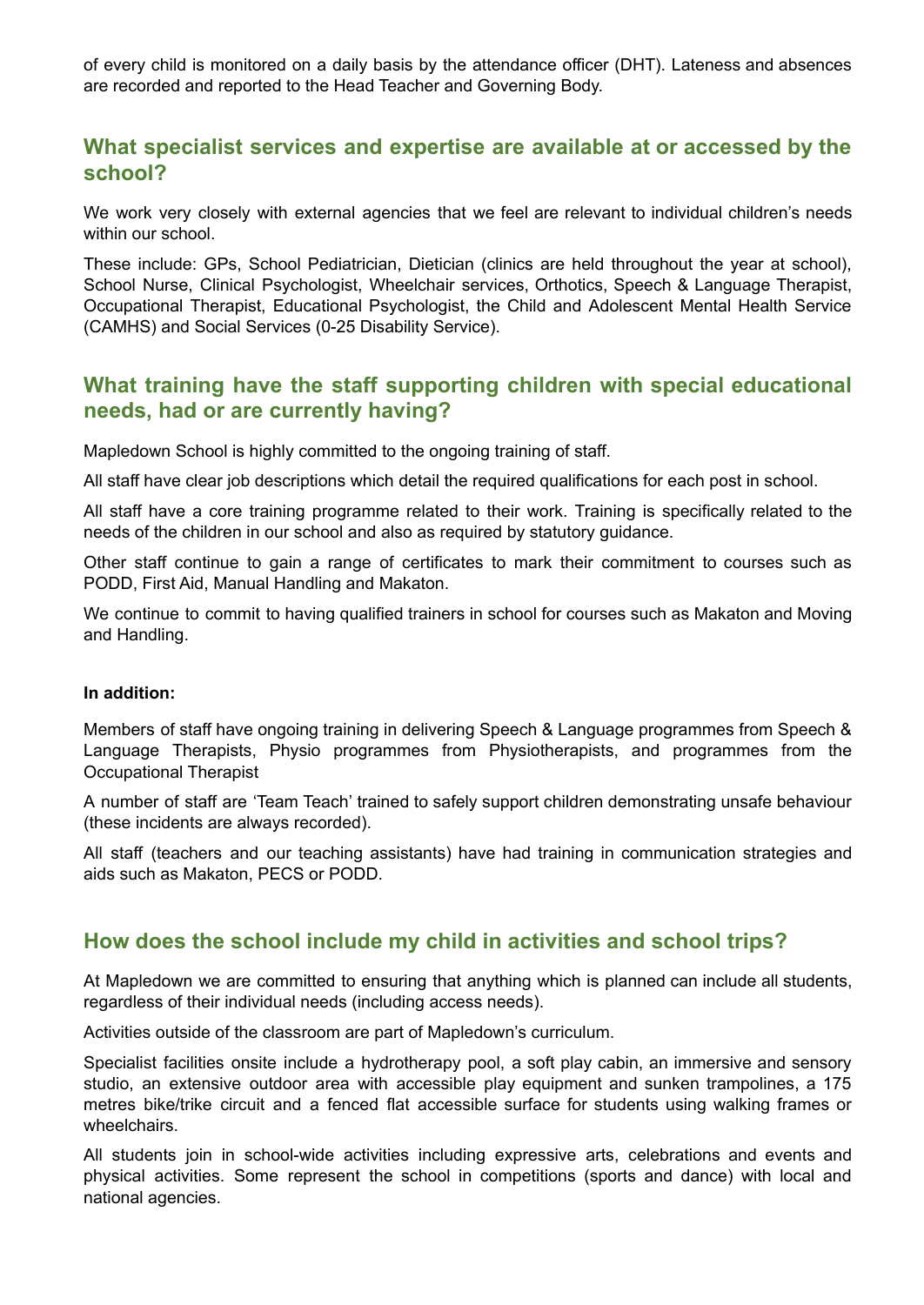Students at Mapledown use the local community for learning, visiting local shops, playgrounds and other amenities.

Students at Mapledown benefit from educational visits to places of interest in our local area.

Any trip or events are organised on this basis, with appropriate support put in place to ensure that this can happen safely.

All trips organised are carefully risk assessed with support from senior leaders, and venues chosen so they can cater for all our students.

#### **How accessible is the school environment?**

The main school is fully accessible.

The school has a disability and accessibility plan and is accessible to wheelchair users.

#### **How will the school prepare and support my child when joining the school or transferring to a new school?**

All families and their children visit the school prior to starting with us.

Staff may conduct a home visit prior to starting school, and a detailed programme of information exchange and visits to our feeder primary schools takes place to ensure a smooth transition from primary to secondary school. A transition review with school staff, parents and therapists if appropriate takes place within 8 weeks of starting at the school.

When young people are preparing to leave us for other schools or adult provisions when they are 19. where appropriate, we work with the next setting to arrange a series of transition visits and activities for them. Preparation for Transition from Mapledown begins at the Year Eight Annual Review. Where appropriate Work Experience opportunities begin at year 10 and continue until school leaving. During the final two years of school at Mapledown visits are arranged for students and parents to visit either Barnet-Southgate College or an identified Barnet Resource Centre. Some students may go to out of Borough placements depending on need.

We liaise closely with staff when receiving and transferring children to different schools, ensuring all relevant documentation is passed on and all needs are discussed and understood.

In addition, we will hold regular coffee mornings and workshops to share any relevant strategies.

#### **What support does the school provide to develop independence skills and prepare my child for adulthood?**

Developing independence and work related learning in preparation for adulthood are integral parts of the whole school curriculum and more specifically of the PSHE & C (personal, social, economic and citizenship education) and RSHE (relationships, sex and health education) curriculum that is taught to all students as they move through the school. Students are supported to develop their knowledge, skills and understanding that are useful in day to day living and work. This underpins our whole school curricula, no matter what age the students are.

Work related learning can therefore take place via classroom based learning, workplace visits, work placements, development of skills for independence and visits to the school by local employers and / or providers. Students have the opportunity to develop their enterprise skills by undertaking specific projects. For some students this will be a chance to develop an awareness of the workplace while for others it will be an opportunity to improve skills that may help them to enter the job market at some point in their lives.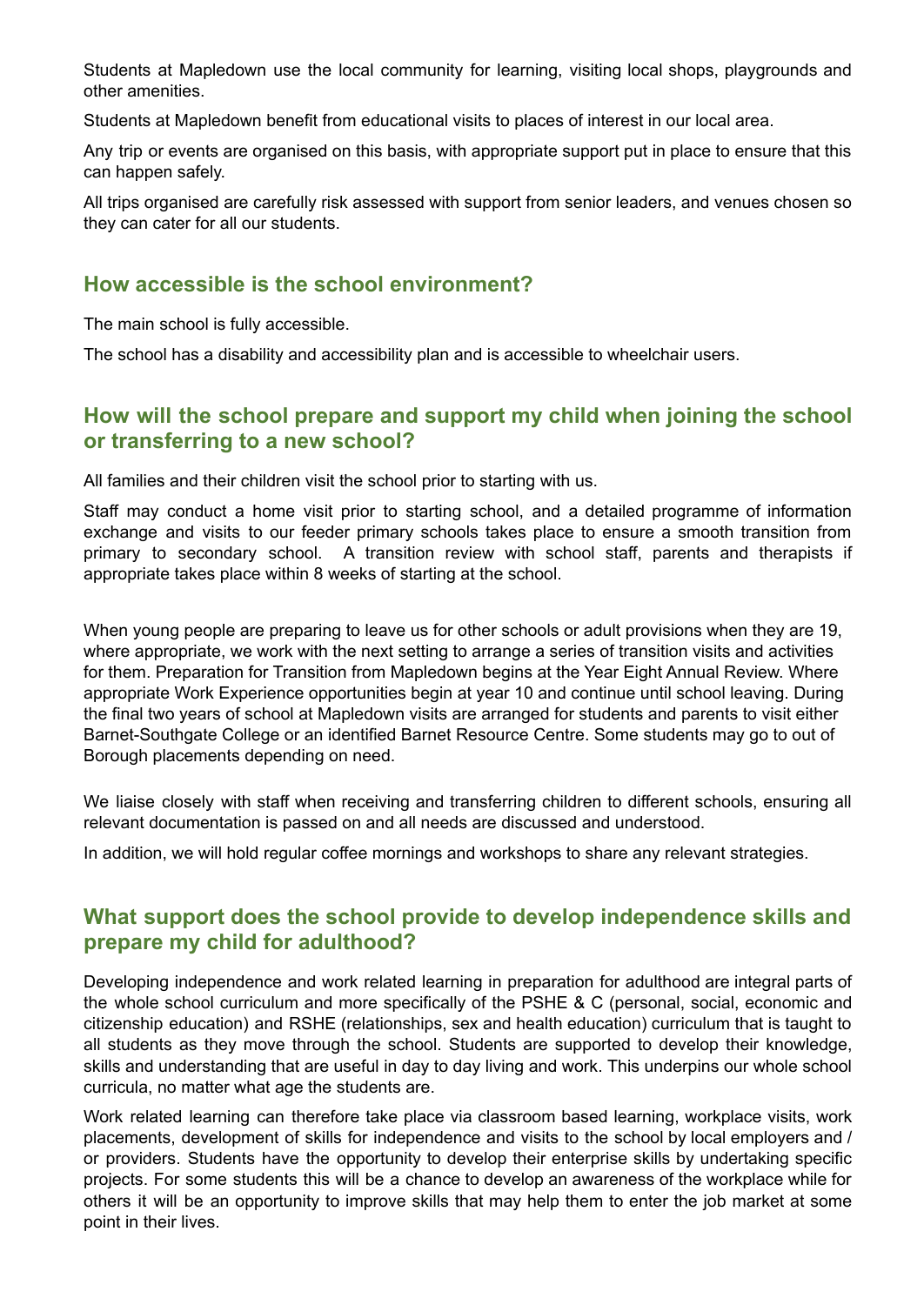We aim to ensure that all our students, throughout their whole time in school, have opportunities to fulfil their potential and to achieve as much independence as possible with a curriculum adapted to meet their needs.

We also aim to provide opportunities for all our students to maximise their ability to participate in activities to prepare for adulthood, as independently as they possibly can. We aim to prepare them for when they leave the school. Each of our students are individuals and the degree of independence that they will demonstrate will vary accordingly. Students' timetables should provide opportunities for students to develop skills which are a particular priority for the individual and will be weighted differently for different students.

Post 16 students follow a personalised pathway tailored to their skills, abilities, interests and needs, leading towards independence, personal autonomy, vocational training, further education and employment.

All outcomes are supported by family support, community inclusion and participation, voice, independent advocacy and transitioning to adulthood, social and personal relationships, long term planning and transitions and accreditations.

#### **What arrangements are in place to support children and young people who are looked after?**

Mapledown school is committed to ensuring outcomes for young people who are looked after are as successful as their peers.

We work closely with Virtual schools, who promote the progress and educational attainment of children and young people who are looked after, so that they can achieve educational outcomes comparable to their peers.

Our partnership with Virtual schools enables us to receive advice, support and training for key staff to improve access to established specialist services for all our children and young people who are looked after.

We place a focus on progress within a framework of high expectations and good teaching and learning, with a close monitoring of their academic, social and personal progress.

We ensure our young people who are looked after can be involved and successful in all learning activities, including those taking place outside the classroom.

We ensure a unified but low profile support in school for each looked after child so that they are not made to feel different from other children.

We adopt swift and early interventions if a problem emerges.

We encourage and facilitate the successful engagement of carers and parents wherever possible.

We recognise that individual students will have different learning needs, but through assessment and securing information about prior learning, we can identify each student's needs and develop learning plans and learning tasks to closely match them.

Rigorous target-setting and monitoring of progress made by our looked after students focuses on academic progress as well as emotional well-being, behaviour and attendance.

#### **How are parents involved in school life?**

We have parent workshops which give parents the opportunity to see and participate in their children's learning.

We have parents evening and whole school events during which parents are invited to offer their comments and opinions.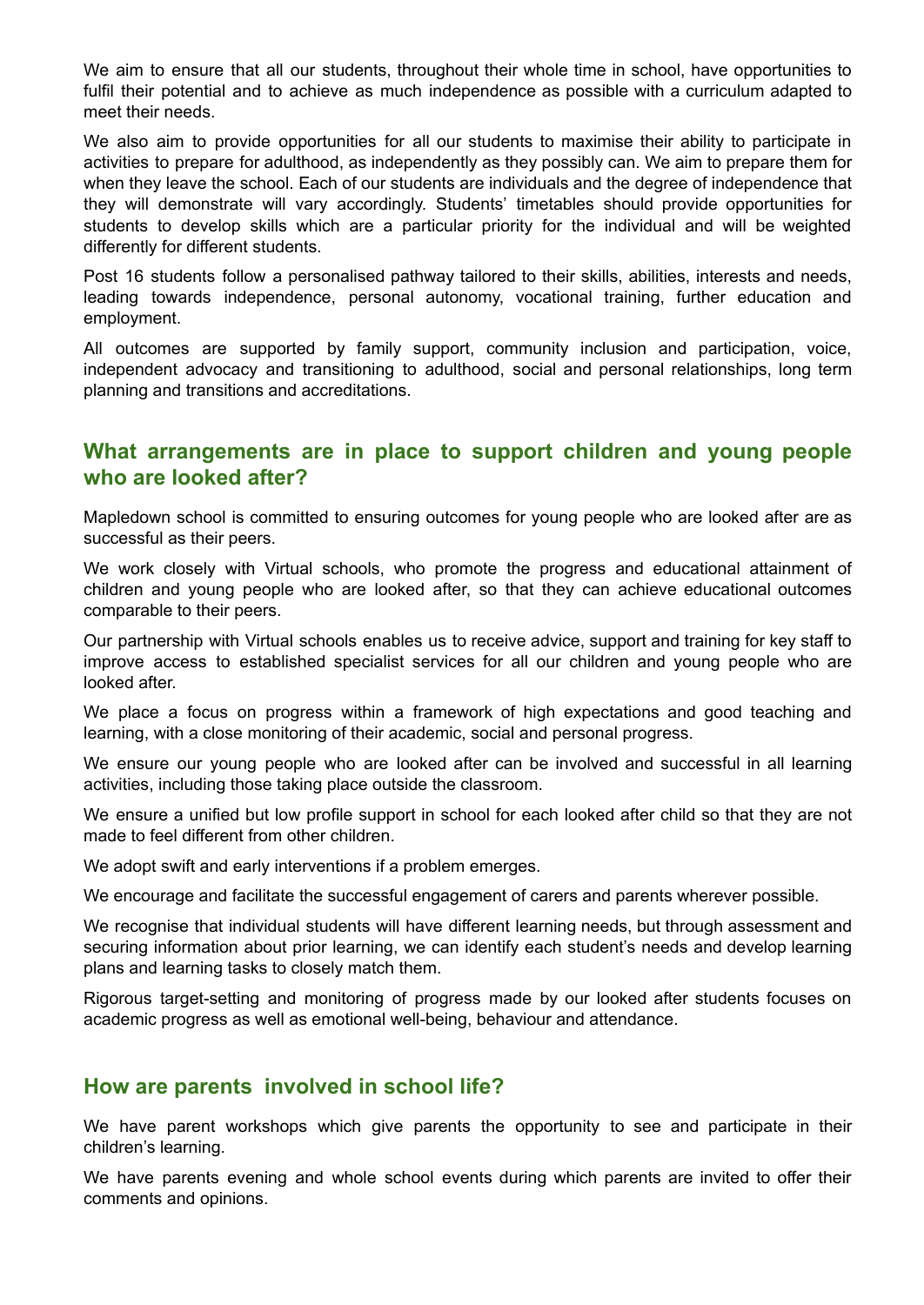#### **Who can I contact for further information or to discuss a concern?**

The first point of contact would be your child's class teacher to share your concerns.

You could also arrange to meet with the Headteacher or Senior leaders (Sue Hart and Caroline Garvey).

Barnet SEND Information, Advice and Support Service (IASS, previously known as Parent Partnership) is an organisation that provides free, confidential, independent advice and support for families of children with SEND or a disability – 020 8359 7637 / [SendIASS@barnet.gov.uk](mailto:SendIASS@barnet.gov.uk)

Barnet Parent Carer Forum is a voluntary group of parents and carers working with the Local Authority to ensure that the voices of children, young people and their families are heard – [info@barnetpcf.or.uk](mailto:info@barnetpcf.or.uk) / 07468 029 705.

#### **Who should I contact if I am considering whether my child should join the school?**

Contact the Headteacher to arrange a meeting and tour of the school.

Contact the SEN department at Barnet Council.

| <b>Students</b><br>on Roll | 2019 | 2020 | 2021 |
|----------------------------|------|------|------|
| <b>Male</b>                | 64   |      | 77   |
| <b>Female</b>              | 19   | 22   | 28   |
| Total                      | 84   | 89   | 105  |

#### **Accessibility**

| Information for Governors annual report to<br><b>Parents</b>                                                                                                                                                              | Summary of where information may be found  |
|---------------------------------------------------------------------------------------------------------------------------------------------------------------------------------------------------------------------------|--------------------------------------------|
| Admission/transition arrangements for students<br>with SEND                                                                                                                                                               | <b>SEND policy</b>                         |
| Details of steps taken to prevent students with<br>disabilities from being treated less favourably<br>than other students<br>Details of facilities provided to assist access to<br>the school by students with disability | <b>SEND Policy</b><br>Accessibility policy |